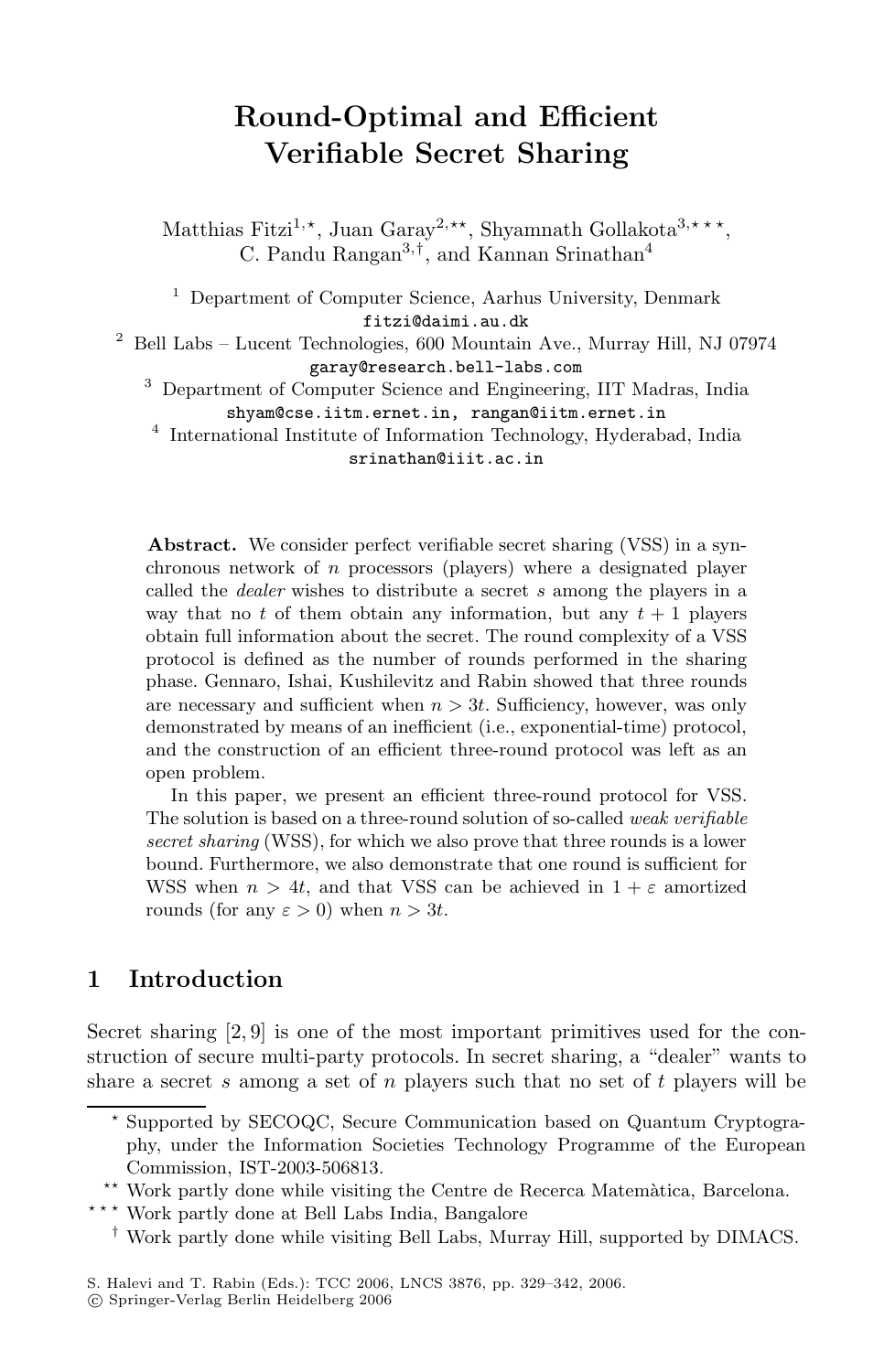able to reconstruct the secret while any set of  $t + 1$  or more players will be able to reconstruct the secret by combining their shares.

*Verifiable* secret sharing [4] (VSS) extends ordinary secret sharing for the use in presence of active corruption where an adversary may corrupt up to t players in an arbitrary way. In VSS, it is required that no  $t$  players get any information about the secret whereas the  $n$  players together can reliably reconstruct the secret even if t of them deliver wrong information.

**Prior Work.** Secret sharing was introduced in [2, 9] together with a perfectly secure solution for any number  $n > t$  of players in the presence of passive corruption, i.e., where no t players get any Shannon information about secret s and any  $t + 1$  players get full information about s.

On the other hand, perfectly secure VSS is (efficiently) achievable if and only if  $n > 3t$  [1]. When additionally given a broadcast channel among the players, unconditionally secure VSS (with negligible error) can be achieved if  $n > 2t$  [8]. As a building block for the VSS protocol in [8], a "degraded" variant of VSS is introduced called *weak* verifiable secret sharing (WSS), where the reconstructed value may also be some default value, in case the dealer is corrupted.

VSS has been extensively studied. Of relevance to our work is the study of the problem's *round complexity* by Gennaro, Ishai, Kushilevitz and Rabin [5], who give tight bounds for perfectly secure VSS. Specifically, it is shown that for  $n > 4t$  one round is sufficient when  $t = 1$  and that two rounds is a tight bound for general t. For the optimal  $n > 3t$ , it is shown that three rounds is sufficient as well as necessary; the protocol achieving it, however, requires exponential time. The existence of efficient three-round protocols was left as an open problem.

**Our Contributions.** In this paper, we solve this open problem by presenting an efficient three-round protocol for VSS perfectly secure for  $n > 3t$ . The solution is based on a three-round protocol for WSS which we demonstrate to be round optimal itself, by first showing three-round optimality of a problem that we call *weak secure multicast* (WSM), and then showing a reduction to WSS. Furthermore, we show that perfectly secure WSS is efficiently achievable in one round when  $n > 4t$  (and  $t > 1$ ). Finally, we present a simple protocol for perfectly secure VSS with amortized  $1 + \varepsilon$  rounds for any  $\varepsilon > 0$  when  $n > 3t$ which is of special interest for secure multi-party computation  $[1, 3]$ , where a large number of VSS protocols are run sequentially.

**Organization of the Paper.** We start in Section 2 by presenting the model and definitions of the secret sharing problems we are considering. Section 3 is dedicated to WSS, where we present round-optimal protocols for the cases  $n > 3t$ and  $n > 4t$ . We derive the efficient round-optimal and player-optimal protocol for VSS in Section 4. The amortized  $(1+\varepsilon)$ -round protocol is described in Section 5. We conclude with some final remarks in Section 6. For ease of readability, the round optimality proof for player-optimal WSS based on WSM is presented in the appendix.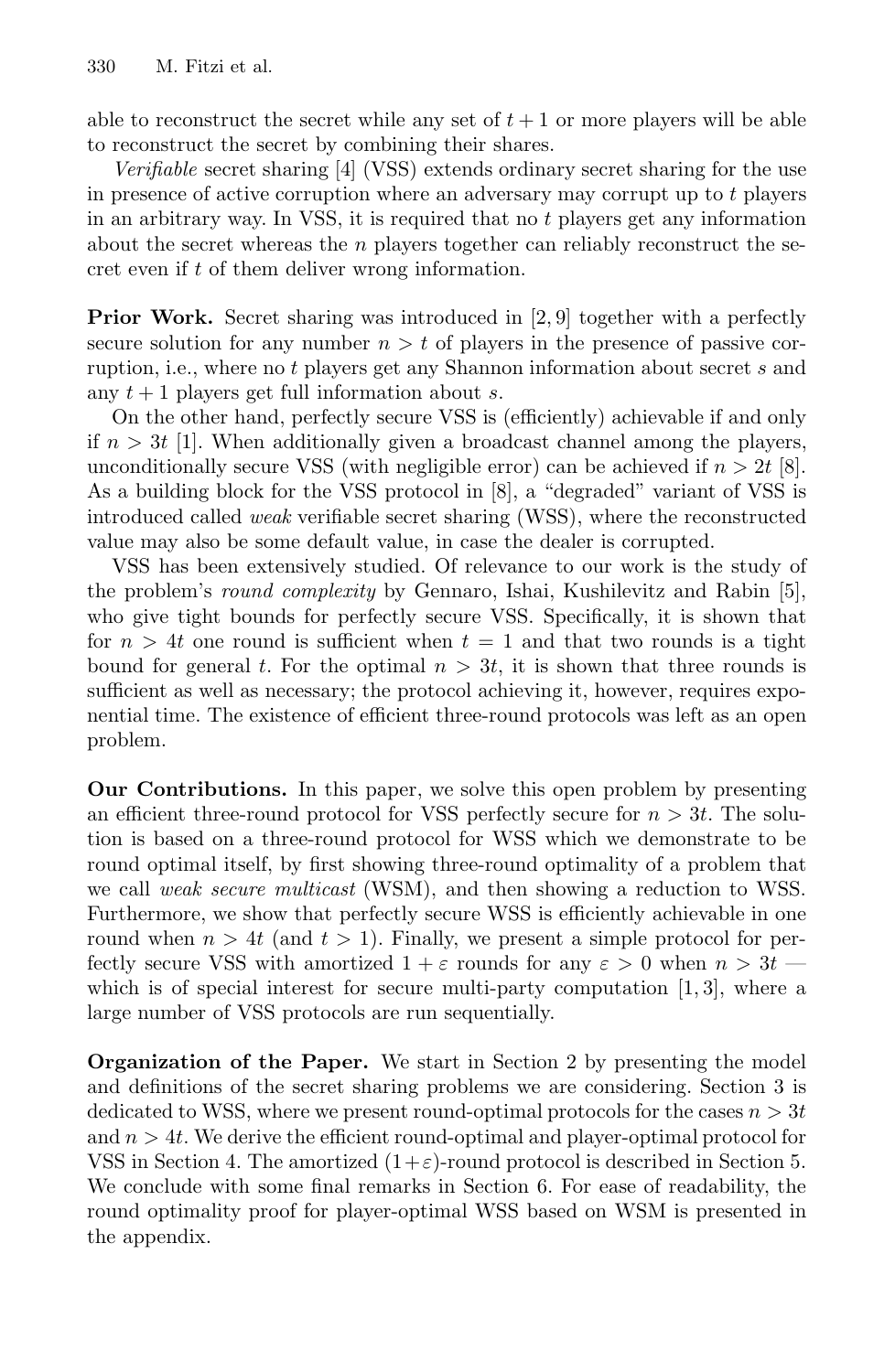#### **2 Model and Definitions**

We assume a set  $\mathcal{P} = \{P_1, P_2, \cdots, P_n\}$  of *n* players including dealer *D*, say,  $D = P_1$ , and assume the standard model of a fully connected network of pairwise secure channels, plus a common broadcast channel, which can be used to force a player to send the same message to all the other players. Furthermore, we assume the presence of an active adversary who may corrupt up to  $t$  of the players in an arbitrarily malicious way. Such a corrupted player is called *dishonest* whereas an uncorrupted player is called *honest*. The adversary is modeled to be *rushing* (i.e., it can base the dishonest players' messages for round  $r$  on the honest players' messages of the same round), *adaptive* (the adversary can adaptively corrupt players as the protocol proceeds), but *non-mobile* (over the whole period, the adversary corrupts at most  $t$  different players). We call such an adversary a " $t$ adversary." We demand perfect security, i.e., that the resulting protocol has zero error and that no Shannon information is leaked to the adversary.

We consider several forms of secret sharings with different security properties. As in [5], the protocols for all of them have the same following two-phase structure: In a primary phase, the dealer  $D$  distributes a secret  $s$ , while in a second, later phase, the players cooperate in order to retrieve it. More specifically, the structure is as follows:

- SHARING PHASE: The dealer initially holds secret  $s \in \mathcal{K}$  where  $\mathcal{K}$  is a finite field of sufficient size; and each player  $P_i$  finally holds some private information  $v_i$  (possibly consisting of several field elements).
- RECONSTRUCTION PHASE: In this phase, each player  $P_i$  reveals (some of) his private information  $v_i$ . Then, on the revealed information  $v'_i$  (a dishonest player may reveal  $v'_i \neq v_i$ , a reconstruction function is applied in order to compute the secret,  $s = \text{Rec}(v'_1, \dots, v'_n)$ .

The sharing phase as well as the reconstruction phase may consist of several communication rounds. We model communication along the lines of [5] where, in each round, a player can privately send messages to other players and/or broadcast a message to all players. With respect to this model, the round complexity of a secret-sharing protocol is defined as the number of such communication rounds that the protocol requires *in the sharing phase*.

**Common Requirements.** The following requirements have to be satisfied by all secret-sharing protocols we discuss in this paper.

- PRIVACY: If  $D$  is honest, then the adversary's view during the sharing phase reveals no information about s. More formally, the adversary's view is identically distributed under all different values of s.
- CORRECTNESS: If  $D$  is honest, then the reconstructed value is equal to the secret s.

Depending on the particular "strength" of the secret-sharing protocol, different commitment properties are required.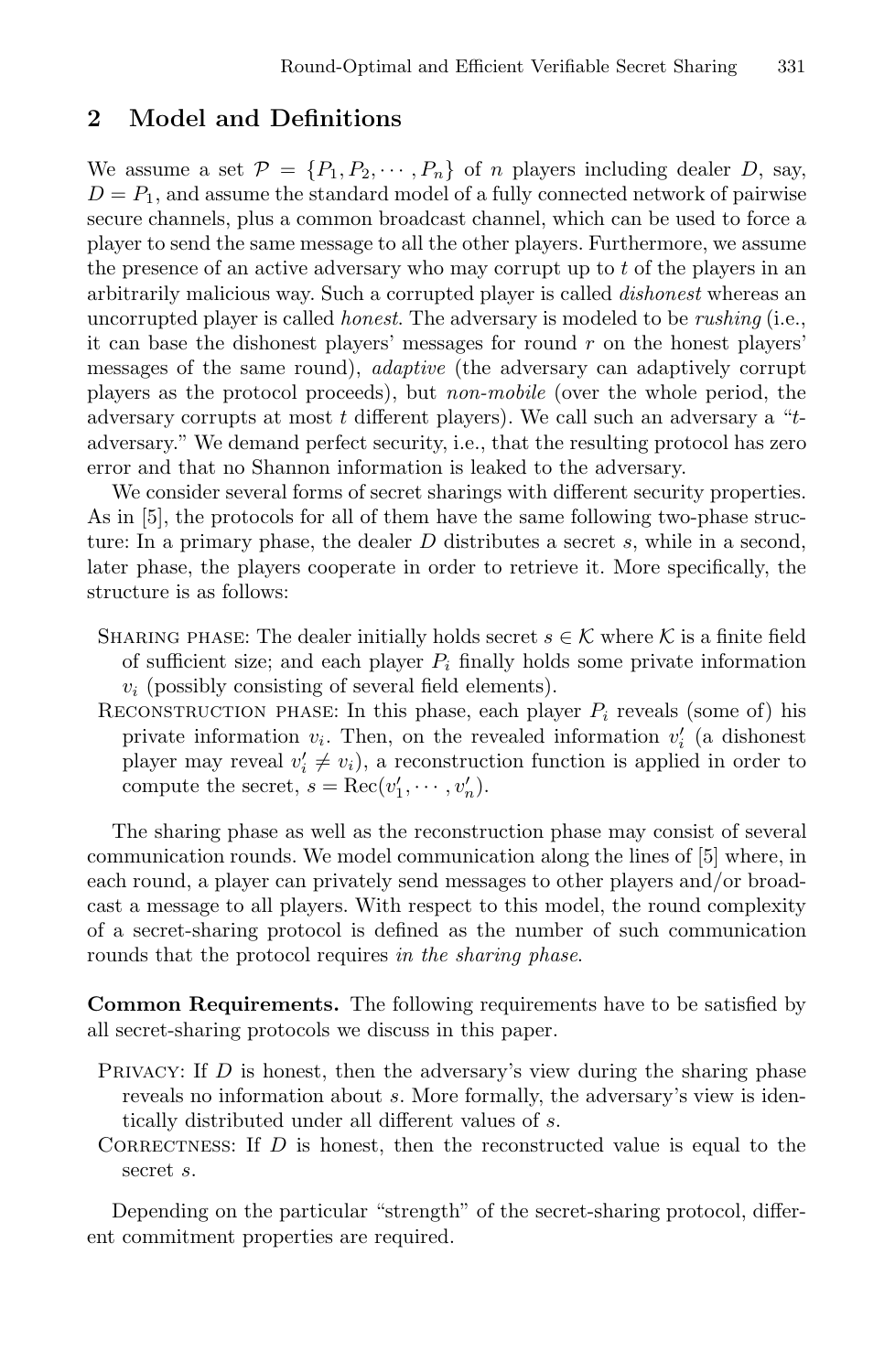**Verifiable Secret Sharing (VSS).** An *n*-player protocol is called a (perfect)  $(n, t)$ -VSS protocol if, for any t-adversary, the following condition holds in addition to the privacy and correctness conditions:

COMMITMENT: After the sharing phase, a unique value  $s^*$  is determined which will be reconstructed in the reconstruction phase; i.e.,  $s^* = \text{Rec}(v'_1, \dots, v'_n)$ regardless of the views provided by the dishonest players.

**Weak Verifiable Secret Sharing (WSS).** An n-player protocol is called a (perfect)  $(n, t)$ -WSS protocol if, for any t-adversary, the following condition holds in addition to the privacy and correctness conditions:

WEAK COMMITMENT: After the sharing phase there is a unique value  $s^* \in \mathcal{K}$ such that either s<sup>\*</sup> or default value  $\perp \notin \mathcal{K}$  will be reconstructed in the reconstruction phase; i.e.,  $\text{Rec}(v'_1, \dots, v'_n) \in \{\bot, s^*\}$  regardless of the views provided by the dishonest players.

**Round Complexity and Efficiency.** As in [5], we define the round complexity of a secret-sharing protocol as the number of communication rounds in its *sharing phase* — reconstruction can always be done in a single round by having each player reveal all the information he has. A VSS protocol is *efficient* if the total computation and communication performed by all honest players is polynomial in n and the size of the secret.

## **3 Round-Optimal WSS**

We begin by giving a three-round  $(n, t)$ -WSS protocol for  $n > 3t$ , which is optimal, followed by a one-round  $(n, t)$ -WSS protocol for  $n > 4t$ .

## **3.1 Round-Optimal WSS for n** *>* **3t**

The protocol is based on the four-round  $(n, t)$ -VSS protocol for  $n > 3t$  given in [5]; essentially, it consists of that protocol's first three rounds, with a modified reconstruction phase. Unlike the protocol in [5], where inconsistencies between the shares of honest players are eliminated by using error correcting codes, we use a different technique to detect the dishonest players who deliver false information in the reconstruction phase.

We now present the protocol. The secret  $s$  is assumed to be taken from a finite field  $\mathcal{K}, |\mathcal{K}| > n$ ; additionally, 1, 2, ..., *n* are interpreted as (arbitrary) distinct non-zero field elements. We call this protocol  $(\frac{n}{3})$ -WSS.<sup>1</sup>

**Sharing Phase.** The sharing phase consists of the following three rounds:

1.  $\blacksquare$  D chooses a random bivariate polynomial  $F \in \mathcal{K}[x, y]$  of degree at most t in each variable, satisfying  $F(0, 0) = s$ . D sends to each player  $P_i$  the (univariate) polynomials  $f_i(x) = F(x, i)$  and  $g_i(y) = F(i, y)$ .

 $^1\;$  For simplicity; strictly speaking, it should be "[  $\frac{n-1}{3}$  ]–WSS."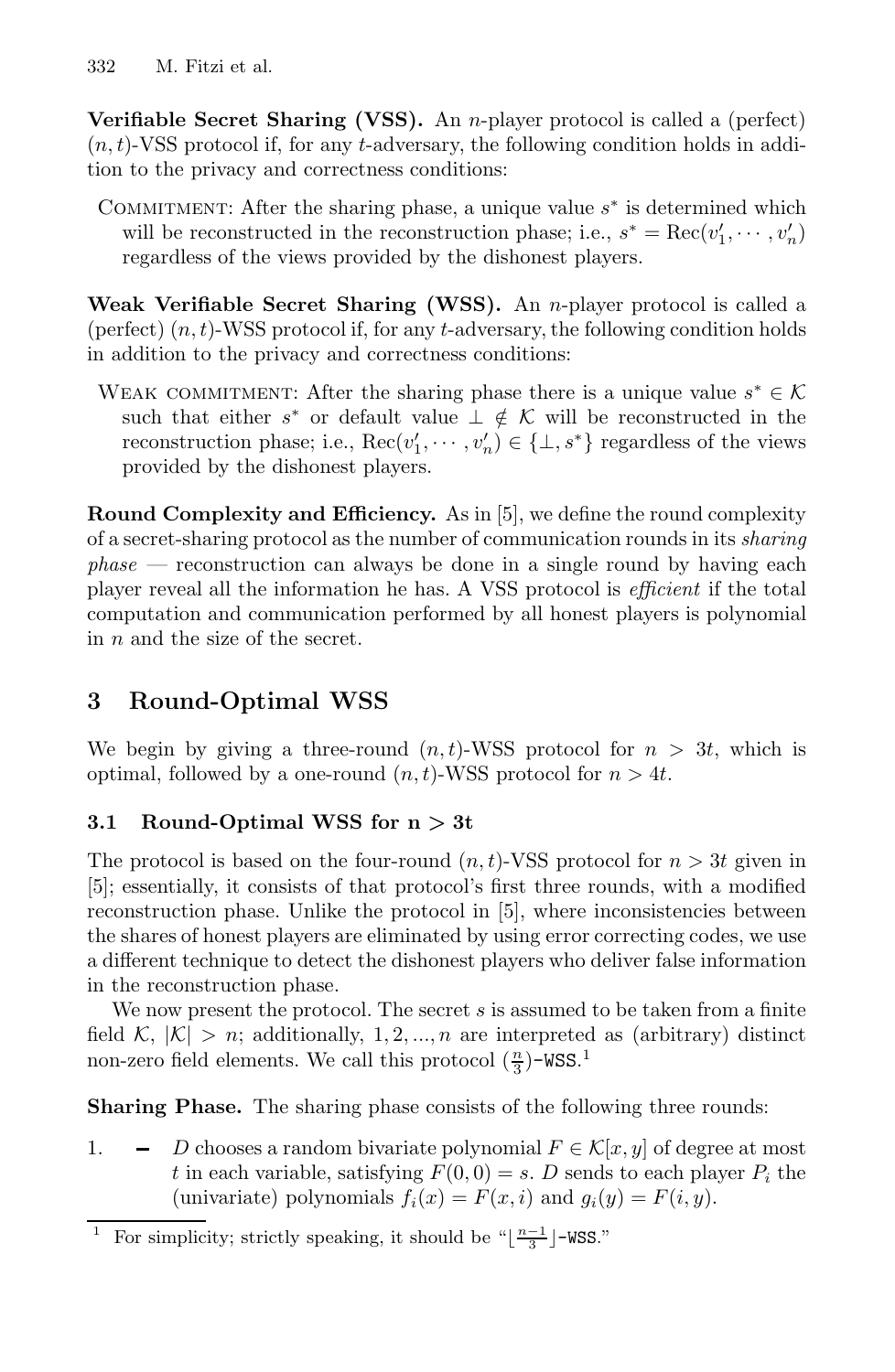- Player  $P_i$  sends to each player  $P_j$  an independent random "pad"  $r_{ij}$ picked uniformly from  $K$ .

- 2. Player  $P_i$  broadcasts:
	- $\bullet$   $a_{ij} = f_i(j) + r_{ij}$   $(r_{ij}$  is the pad  $P_i$  sent to  $P_j$ )
	- $\bullet$   $b_{ij} = g_i(j) + r_{ji}$   $(r_{ji}$  is the pad  $P_i$  received from  $P_j$ )
- 3. For each pair  $a_{ij} \neq b_{ji}$ , the following happens:
	- $-P_i$  broadcasts  $\alpha_{ij} = f_i(j)$
	- $-P_j$  broadcasts  $\beta_{ji} = g_i(i)$
	- D broadcasts  $\gamma_{ij} = F(j, i)$

A player is said to be *unhappy* if the value which he broadcast does not match the dealer's value. If there are more than  $t$  unhappy players, disqualify the dealer and stop.<sup>2</sup>  $\circ$ 

**Reconstruction Phase.** Every happy player  $P_i$  broadcasts his polynomials  $f_i(x) = F(x, i)$  and  $g_i(y) = F(i, y)$ .

Each player  $P_i$  now constructs a *consistency graph*  $G$  over the set of happy players such that there exists an edge between  $P_i$  and  $P_k$  in G if and only if  $f_i(k) = g_k(j)$  and  $g_i(k) = f_k(j)$ . Since these polynomials are broadcast, every player  $P_i$  constructs the same graph  $G$ .

Now each player P<sup>i</sup> constructs a set *CORE* of players as follows. Initially, all the players in G whose node degree is at least  $n - t$  are inserted into the set. Next, players in *CORE* consistent with less than n − t other players in *CORE* are removed. This process continues until no more players can be removed from the set. If the resulting *CORE* set contains less than  $n - t$  elements then  $P_i$ outputs ⊥ — otherwise,  $P_i$  reconstructs the polynomial  $F^*(x, y)$  defined by any  $t+1$  players in  $CORE$ , and the secret  $s^* = F^*(0, 0)$  is reconstructed.  $t + 1$  players in *CORE*, and the secret  $s^* = F^*(0,0)$  is reconstructed.

That finishes the description of protocol  $(\frac{n}{3})$ -WSS. We now show that it is a  $(n, t)$ -WSS protocol for  $n > 3t$ .

As suggested by the construction of graph G above, we say that (the polynomials of) two players  $P_i$  and  $P_j$  are consistent if the corresponding values of their polynomials (as opened in the reconstruction phase) match, i.e., if  $f_i(j) = g_j(i)$ and  $g_i(j) = f_i(i)$ . Similarly, we say a player  $P_i$  is consistent with bivariate polynomial  $F(x, y)$  if  $f_i(x)$  and  $g_i(y)$  lie on  $F(x, y)$ , i.e.,  $f_i(x) = F(x, i)$  and  $g_i(y) = F(i, y)$ . We first prove the following about players in *CORE*.

**Lemma 1.** *If*  $|CORE| \geq n - t$ , then all the players in CORE are consistent *with a polynomial fixed at the end of the sharing phase.*

*Proof.* At the end of the sharing phase, all the honest happy players are consistent with each other and their shares define a unique bivariate polynomial  $F<sup>H</sup>(x, y)$  with degree at most t in both variables. To be in *CORE*, every player  $P_i$  must be consistent with (at least)  $n - t$  players in *CORE*. Moreover, every player in *CORE* is happy. So there are at least  $n - 2t \ge t + 1$  honest players in

 $^{\rm 2}$  If necessary, the secret can be assigned a public default value when the dealer gets disqualified.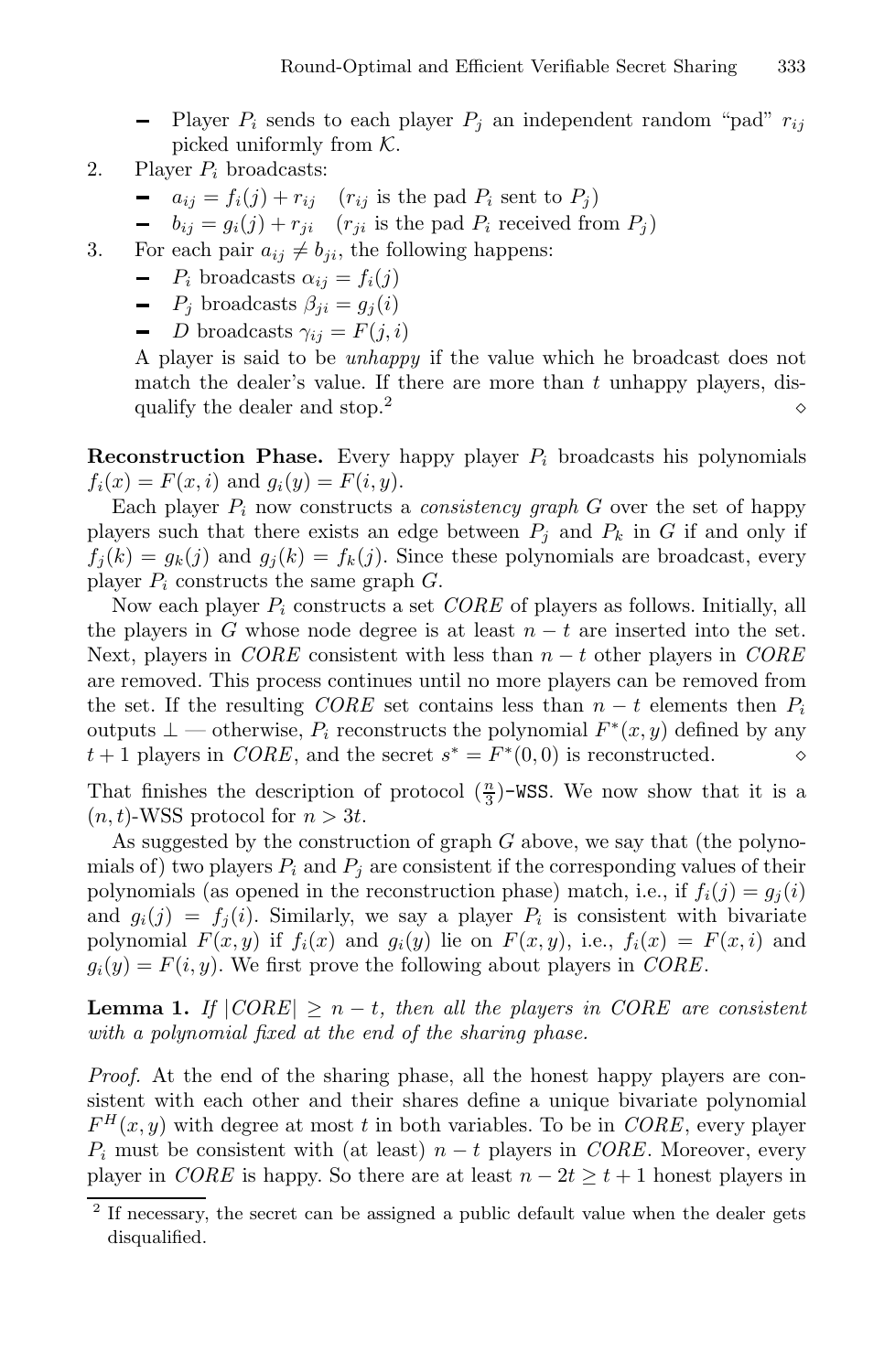*CORE* with whom  $P_i$  is consistent. These  $t + 1$  players define a unique polynomial  $f_i(x)$  of degree at most t for  $P_i$ , which is in turn consistent with  $F^H(x, y)$ . Thus, the polynomial provided by  $P_i$  must be  $f_i(x)$ . Therefore, every player in *CORE* is consistent with  $F^H(x, y)$ .

**Theorem 1.** *Protocol*  $(\frac{n}{3})$ -WSS *is an efficient, three-round*  $(n, t)$ -*WSS protocol for*  $n > 3t$ *.* 

*Proof.* Number of rounds and efficiency are evident. We prove the WSS properties in turn.

- PRIVACY: We only need to consider the case when  $D$  is honest. Since  $D$  distributes consistent information, any pair  $P_i$  and  $P_j$  of honest players publishes the same mutual padded values. Thus, due to the randomness of the pads, the adversary's view is indistinguishable under different secrets.
- CORRECTNESS: If D is honest then all (at least  $n t$ ) honest players will be happy, and D will not be disqualified in the sharing phase. Since all honest players are mutually consistent, they all end up in set *CORE* whereas a dishonest player can only be in *CORE* by revealing his correct polynomials. Thus the information revealed by the players in *CORE* is consistent with polynomial F and  $s^* = F^*(0, 0) = F(0, 0) = s$  is reconstructed.
- WEAK COMMITMENT: We need only consider the case when  $D$  is dishonest. If  $|CORE| < n-t$  then all the players compute  $s^* = \perp$  and weak commitment is satisfied. On the other hand, consider  $|CORE| \ge n - t$ . In this case, it directly follows from Lemma 1 that the secret constructed is the free term of  $F^H(x, y)$ .

We now state a property of the above protocol which will be used in the correctness proof for our VSS protocol in the next section.

**Lemma 2.** If the dealer is not disqualified in the reconstruction phase of  $(\frac{n}{3})$ -WSS, *then the polynomial*  $F^*(x, y)$  *reconstructed in that phase is consistent with all the honest happy players.*

*Proof.* As proved in Lemma 1, the polynomial reconstructed at the end of the reconstruction phase is  $F^H(x, y)$ . This  $F^H(x, y)$  is defined as the polynomial constructed by any  $t+1$  honest happy players. Thus the polynomial constructed is consistent with all the honest happy players.

**Round Optimality.** The proof of the following theorem is given in Appendix A.

**Theorem 2.** For  $n \leq 4t$   $(t > 1)$ , there is no perfect  $(n, t)$ -WSS protocol requir*ing less than three rounds.*

## **3.2 Round-Optimal WSS for n** *>* **4t**

When  $n > 4t$ , perfectly secure WSS can be efficiently achieved in one round as follows.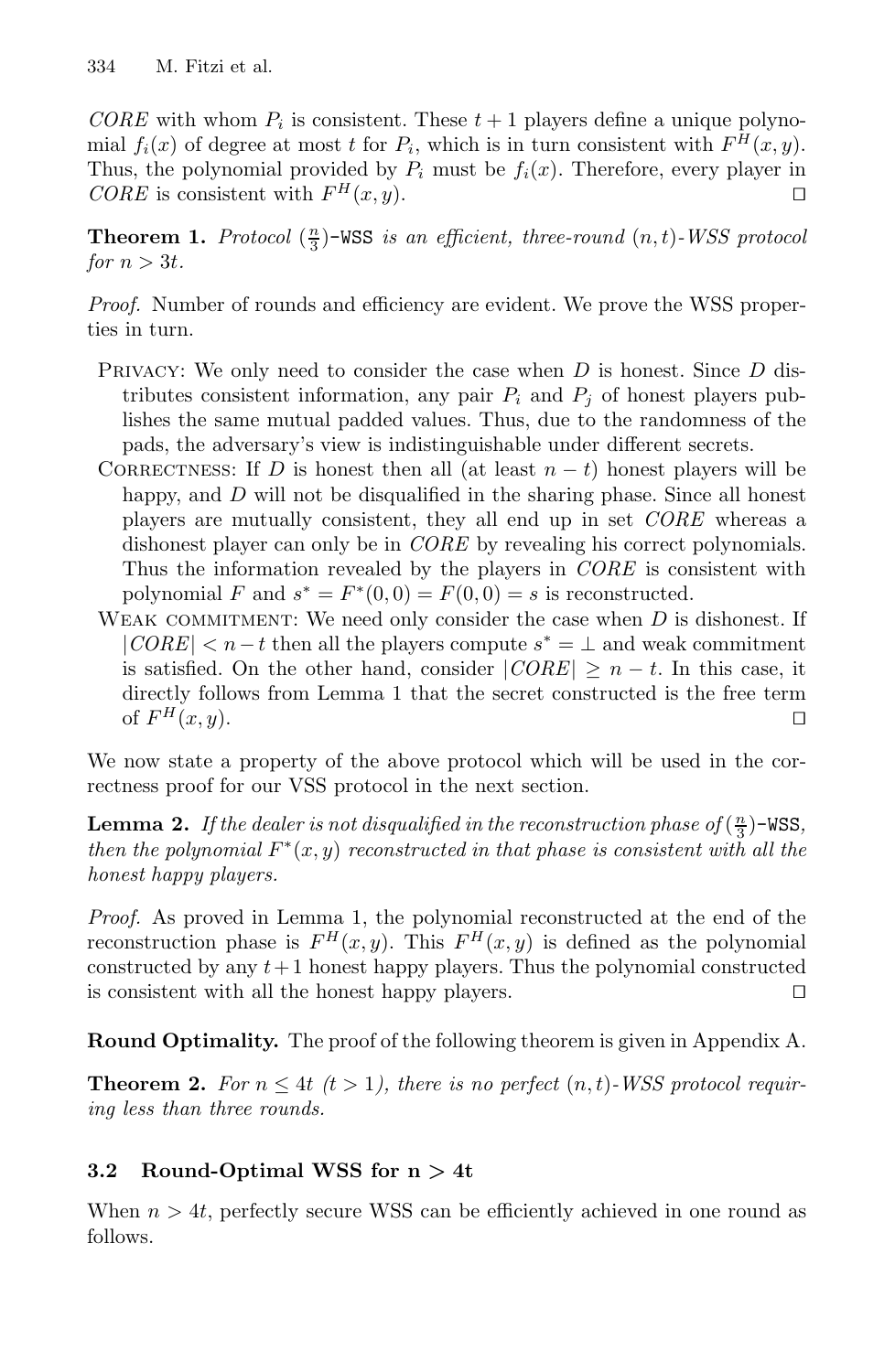**Sharing Phase.** D chooses a random bivariate polynomial  $F \in \mathcal{K}[x, y]$  of degree at most t in each variable satisfying  $F(0, 0) = s$  and sends to each player  $P_i$  the polynomials  $f_i(x) = F(x, i)$  and  $g_i(y) = F(i, y)$ .

**Reconstruction Phase.** Player  $P_i$  broadcasts the polynomials  $F(x, i)$  and  $F(i, y)$  he received in the sharing phase. Player  $P_i$  constructs a consistency graph G and a set *CORE* as in protocol  $(\frac{n}{3})$ -WSS. Finally, if  $|CORE| < n - t$ ,  $P_i$ computes  $\perp$ ; otherwise,  $s^* = F^*(0,0)$ , where  $F^*(0,0)$  is the unique bivariate polynomial of degree at most t in both variables defined by any  $t + 1$  players in *CORE*.

**Theorem 3.** *Perfectly secure WSS is efficiently achievable in one round when*  $n > 4t$ .

- *Proof.* We prove that the above protocol achieves the three conditions of WSS.
- Privacy: Privacy is obvious since the adversary only gets information about at most t players' shares.
- CORRECTNESS: If the dealer  $D$  is honest then he sends correct shares to all the players. Thus, at the end of the reconstruction phase, set *CORE* contains (at least)  $n - t$  honest players, D is not disqualified, and the secret s is reconstructed since any other secret  $s^*$  can be consistent with at most  $2t <$  $n - t$  players.
- WEAK COMMITMENT: We need only consider the case when  $D$  is dishonest. If  $|CORE| < n - t$ , then all the players compute  $\perp$  and weak commitment is satisfied. On the other hand, assume that  $|CORE| \ge n-t$ . This implies that there is a set C of at least  $n-2t$  consistent honest players defining a unique secret  $s^*$ . Out of set C at most t players can be consistent with a polynomial defining a different secret  $s' \neq s^*$ . Thus at most  $|\mathcal{P} \backslash \mathcal{C}|+t \leq n-(n-2t)+t =$  $3t < n-t$  players overall can be consistent with secret  $s'$  — implying weak commitment on  $s^*$ . commitment on  $s^*$ .

## **4 Round-Optimal VSS for n** *>* **3t**

We now present an efficient three-round  $(n, t)$ -VSS protocol for  $n > 3t$ . Its round optimality follows from the lower bound in [5].

We first give some of the intuition behind our protocol. Overall, we follow the approach in [5] (and in the previous section), where the dealer first hides the secret in a bivariate polynomial  $F(x, y)$ , and each player  $P_i$  gets the respective univariate polynomials  $F(x, i)$  and  $F(i, y)$  as his secret information. Then, every pair of players compare their common shares by "blinding" them with a random pad and then broadcasting them. In the reconstruction phase the random pads are revealed, allowing the players to compute the shares and finally reconstruct the secret. However, our twist is as follows. In order to guarantee that each player  $P_i$ 's random pads get revealed consistently,  $P_i$  shares a random field element using a round-optimal, player-optimal  $(n, t)$ -WSS protocol — namely,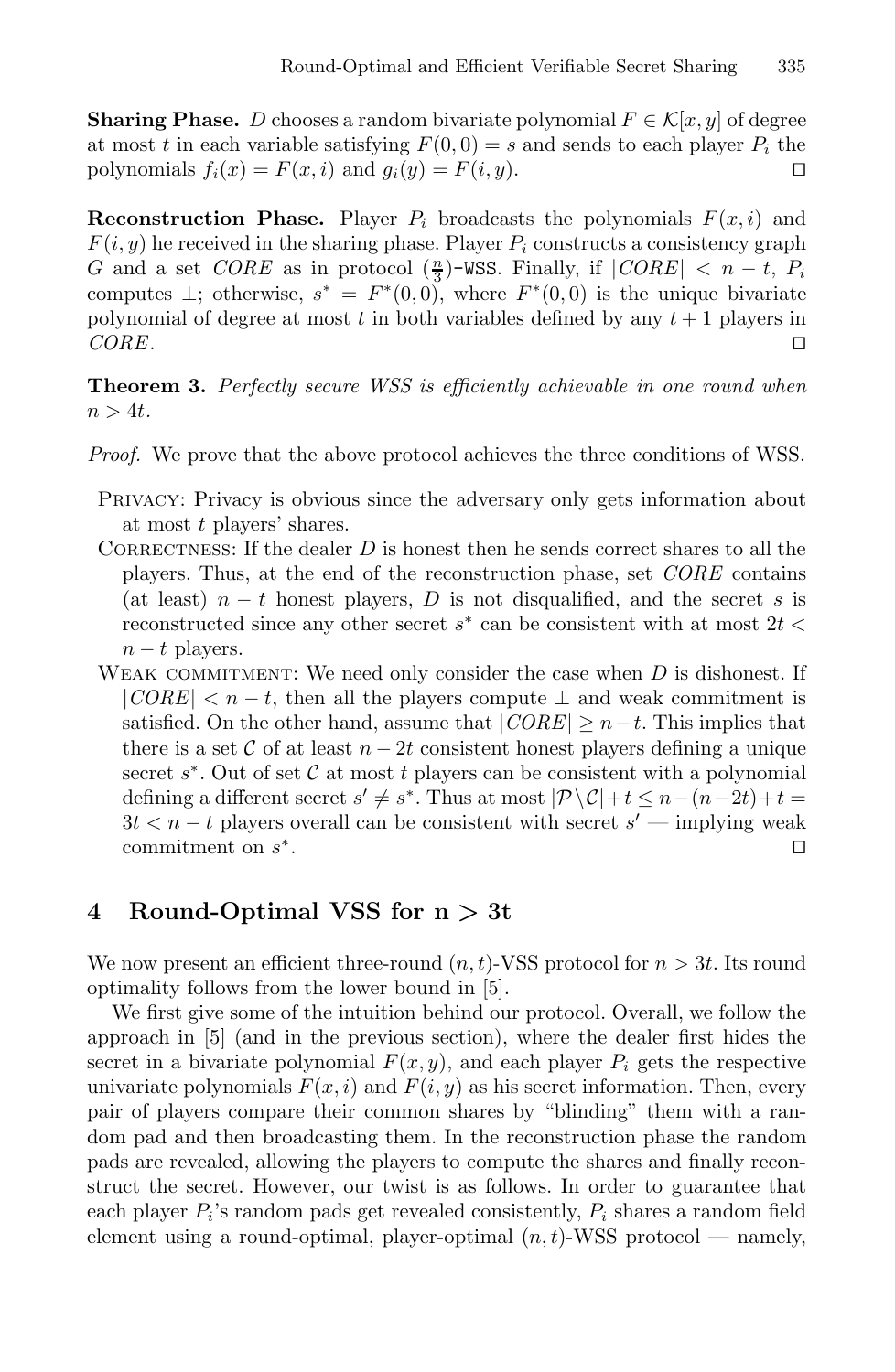protocol  $(\frac{n}{3})$ -WSS from the previous section, and chooses his pads as *points on the respective polynomial*, as opposed to independently at random as in [5] and in the previous section for WSS. Players whose  $(\frac{n}{3})$ -WSS protocol instance fails, also get disqualified from the main protocol; on the other hand, players whose protocol instance succeeds enable the reconstruction of all the pads, and in turn the computation of the main shares. Using these multiple instances of an  $(n, t)$ -WSS protocol also replaces the need for explicit error correcting codes, as required by some of the VSS protocols (the efficient ones) in [5].

We now present our VSS protocol in detail. We will use superscript "W" to denote the quantities corresponding to the  $(\frac{n}{3})$ -WSS protocols that are run in order to WSS the players' random pads. We call the resulting VSS protocol  $(\frac{n}{3})$ -VSS.

#### **Sharing Phase.** The sharing phase consists of the following three rounds:

- 1.  $\blacksquare$  Dealer D chooses a random bivariate polynomial  $F \in \mathcal{K}[x, y]$  of degree at most t in each variable satisfying  $F(0,0) = s$ . D sends to  $P_i$  the polynomials  $f_i(x) = F(x, i)$  and  $g_i(y) = F(i, y)$ .
	- Player  $P_i$ ,  $i = 1, ..., n$ , selects a random value  $r_i$  and starts an instance of  $(\frac{n}{3})$ -WSS acting as a dealer in order to share  $r_i$  by means of bivariate polynomial  $F_i^W(x, y)$   $(F_i^W(0, 0) = r_i)$ . We call this instance  $(\frac{n}{3})$ -WSS<sub>i</sub>. Round 1 of  $(\frac{n}{3})$ -WSS<sub>i</sub> is run.
- 2. Player  $P_i$  broadcasts the following:
	- $a_{ij} = f_i(j) + F_i^W(0, j)$
	- $b_{ij} = g_i(j) + F_j^W(0, i)$

Concurrently, round 2 of  $(\frac{n}{3})$ -WSS<sub>i</sub>,  $i = 1, ..., n$ , also takes place.

3. For each pair  $a_{ij} \neq b_{ji}$  the following happens:

- $-P_i$  broadcasts  $\alpha_{ij} = f_i(j)$
- $-P_j$  broadcasts  $\beta_{ji} = g_j(i)$
- D broadcasts  $\gamma_{ij} = F(j, i)$

Concurrently, round 3 of  $(\frac{n}{3})$ -WSS<sub>i</sub>,  $i = 1, ..., n$ , also takes place.

A player is said to be *unhappy* if the value that he broadcast does not match the dealer's value. If there are more than t unhappy players, disqualify  $D$ and stop.

Local computation:

- Let H denote the set of happy players. Remove from H each player  $P_i$ who gets disqualified as the dealer in protocol instance  $(\frac{n}{3})$ -WSS<sub>i</sub>. Now, if  $|\mathcal{H}| < n - t$  then disqualify D and stop.
- For the remaining players, let  $\mathcal{H}_i^W$  denote the set of happy players in instance  $(\frac{n}{3})$ -WSS<sub>i</sub>. For each player  $P_i \in \mathcal{H}$ , check that there exist at least n−t players in H who are also in  $\mathcal{H}_i^W$ ; if not, remove  $P_i$  from H. Let us call this final set  $CORE_{Sh} := \mathcal{H}$ . If  $|CORE_{Sh}| < n - t$  then disqualify D and stop.  $\diamond$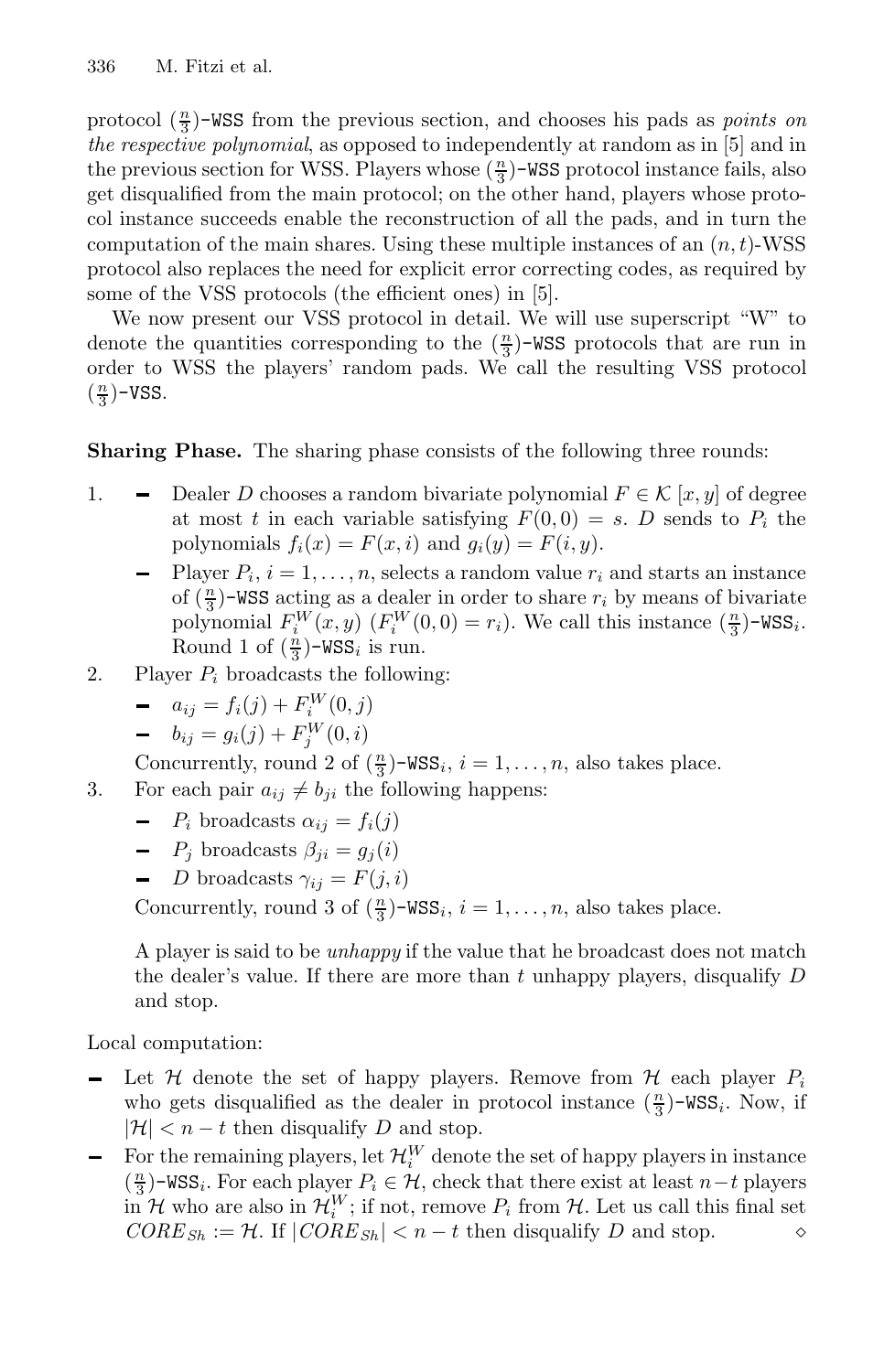**Reconstruction Phase.** For each  $P_i \in \text{CORE}_{\text{Sh}}$ , run the reconstruction phase of  $(\frac{n}{3})$ -WSS<sub>i</sub>, concurrently.

Local computation: Now each player  $P_i$  constructs a set  $CORE_{Rec}$  as follows. Initially,  $CORE_{Rec} := CORE_{Sh}$ .

- Remove from  $\textit{CORE}_{\textit{Rec}}$  every player  $P_i$  such that the outcome of  $(\frac{n}{3})$ -WSS<sub>i</sub> equals ⊥.
- For every  $P_i \in \mathit{CORE}_{\mathit{Rec}}$ , use the values  $a_{ij}$  he broadcast in round two of the sharing phase to compute

$$
f_i(j) = a_{ij} - F_i^W(0, j), \quad 1 \le j \le n.
$$
 (1)

- Interpolate these points. Check that the resulting polynomial  $f_i(x)$  is a polynomial of degree at most t. If not, remove  $P_i$  from  $CORE_{Rec}$ .
- Reconstruct the secret by taking any  $t+1$  polynomials  $f_i(x)$ ,  $P_i \in \mathit{CORE}_{\mathit{Rec}}$ , to obtain  $F^*(x, y)$ , and compute  $s^* = F^*(0, 0)$ .

**Lemma 3.** If D is honest, then  $CORE_{Sh}$  contains all the honest players.

*Proof.* First, since D is honest, all honest players are happy with respect to  $F(x, y)$ . Thus, initially, H contains all the honest players. Similarly, the set of happy players corresponding to  $(\frac{n}{3})$ -WSS<sub>i</sub> started by a honest player  $P_i$  will contain all the honest players. Thus  $|\mathcal{H}_i^W| \ge n-t$  and all the honest players will be in H. Also, since all honest players are mutually consistent, an honest player  $P_i$  is consistent with  $n-t$  players in H and thus  $P_i \in CORE_{Sh}$ .  $P_i$  is consistent with  $n - t$  players in  $H$  and thus  $P_i \in \mathit{CORE}_{\mathit{Sh}}$ .

**Lemma 4.** *If* D *does not get disqualified in the sharing phase then all the honest players in CORE*<sub>Sh</sub> are consistent with each other and, when  $|CORE_{Sh}| \geq n-t$ , *consistently define a unique polynomial*  $F^H(x, y)$  *of degree at most t in each variable. Furthermore, when D is honest,*  $F^H(x, y) = F(x, y)$ *.* 

*Proof.* Since the honest players use their pads faithfully there are no inconsistencies between honest players in  $CORE_{Sh}$ . Furthermore, if  $|CORE_{Sh}| \geq n-t$ , then there are at least  $t + 1$  honest players in  $CORE_{Sh}$  defining a unique polynomial  $F^H(x, y)$ . Finally, in case the dealer is honest, it holds that  $F^H(x, y) = F(x, y)$ .  $\Box$ 

**Lemma 5.** *If* D *does not get disqualified in the sharing phase then, at the end of the reconstruction phase, there are at least*  $t + 1$  *honest players in CORE*  $_{Rec}$ .

*Proof.* In the reconstruction phase a player  $P_i$  gets removed from  $CORE_{Rec}$  in only two cases: 1) the reconstruction phase of  $(\frac{n}{3})$ -WSS<sub>i</sub> results in  $\perp$ , or 2) the reconstruction phase of  $(\frac{n}{3})$ -WSS<sub>i</sub> succeeds but the resulting polynomial  $f_i(x)$ is of degree larger than  $t$ . By the properties of WSS, both cannot happen with respect to a honest player, and thus at least  $n-2t>t$  honest players in  $CORE_{Sh}$ <br>remain in  $CORE_{Pec}$ . remain in *CORE* <sub>Rec</sub>.

**Lemma 6.** If D does not get disqualified in the sharing phase, then any  $t + 1$ *players in CORE* Rec *define the same bivariate polynomial.*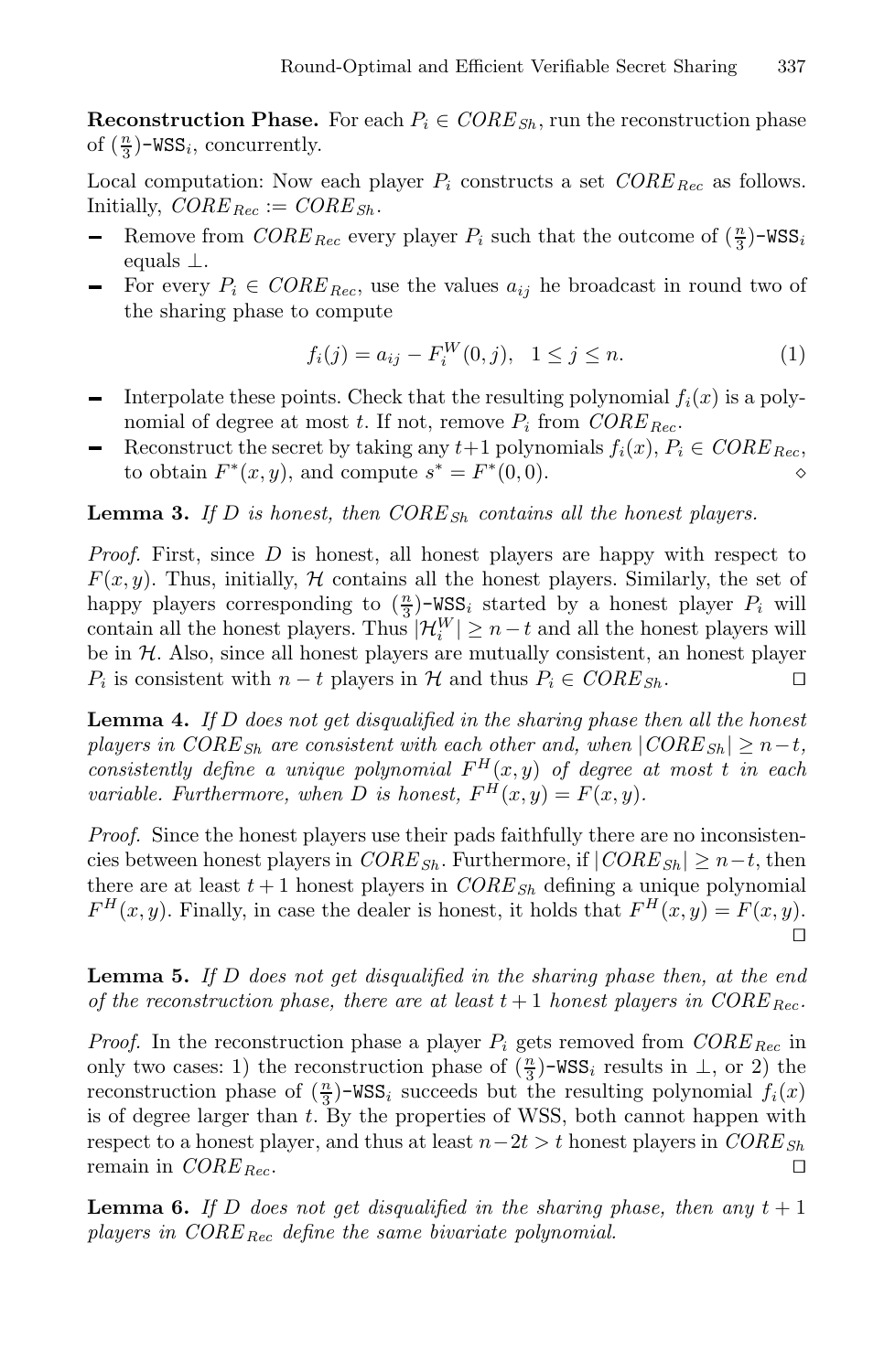*Proof.* If a dishonest player  $P_i$  remains in  $CORE_{Rec}$ , then the reconstruction phase of  $(\frac{n}{3})$ -WSS<sub>i</sub> has succeeded. By Lemma 2 this implies that the reconstructed polynomial  $F_i^W(x, y)$  is consistent with all the happy honest players with respect to  $(\frac{n}{3})$ -WSS<sub>i</sub>. By Lemma 5 there are at least  $t + 1$  honest players in *CORE* Rec who, by Lemma 4, define a unique polynomial  $F^H(x, y)$  of degree at most t in both variables. Thus, every player remaining in  $CORE_{Rec}$  is consistent with  $F^H(x, y)$ , and the lemma follows.

**Theorem 4.** *Protocol*  $(\frac{n}{3})$ -VSS *is an efficient, perfectly secure three-round*  $(n, t)$ -*VSS* protocol for  $n > 3t$ .

*Proof (sketch).* We only have to consider the case when D is honest. The number of rounds and polynomial-time computation are immediate. We prove the three VSS properties in turn.

Privacy: Assume that, at the end of the reconstruction phase, the players in  $\mathcal{A} \subset \mathcal{P}, |\mathcal{A}| \leq t$ , are corrupted. Let View<sup>k</sup>,  $1 \leq k \leq 3$ , denote the adversary's view after step k of the sharing phase. Note that, for all  $P_a \in \mathcal{A}$ , the polynomials  $F_a^W(x, y)$  are exclusively used in order to blind values already known to the adversary, and therefore we can ignore these polynomials.

After step 2 of the sharing phase, the adversary holds (at most) the following polynomials:  $F(x, a)$ ,  $F(a, y)$ ,  $F_i^W(x, a)$ , and  $F_i^W(a, y)$ , and it holds that,  $\int$  for all  $P_i, P_j \notin \mathcal{A}, H(F(x,i)|\overline{\text{View}}_A^2) = \log |\mathcal{K}|, H(F_i^W(j,x)|\overline{\text{View}}_A^2) =$  $H\left(F_i^W(0,x)\middle|\right.\underline{\text{View}}_A^2\right) = \log|\mathcal{K}|.$  Furthermore, for  $P_i, P_j \notin \mathcal{A}, i \neq j$ , the polynomials  $F_i^W(x, y)$  and  $F_j^W(x, y)$  are independent.

In step 3, in addition, the polynomials  $S_i(x) = F(x, i) + F_i^W(0, x)$  get revealed. That is, each  $F(x, i)$  is blinded with an independent polynomial  $F_i^W(0, x)$ where  $H\left(F_i^W(0,x)|\operatorname{View}_{\mathcal{A}}^2\right) = \log |\mathcal{K}|$ . Thus, it is still the case that for any  $P_i \notin A$ ,  $H(F(x, i)| \text{View}_{\mathcal{A}}^3) = \log |\mathcal{K}|$ , and therefore,  $H(F(0, 0)| \text{View}_{\mathcal{A}}^3)$  $=$  log  $|\mathcal{K}|$ ; hence, privacy follows.

- CORRECTNESS: We only consider the case when  $D$  is honest. By Lemma 3, all the honest players will be in  $CORE_{Sh}$ , thus  $|CORE_{Sh}| \geq n - t$ , and the dealer is not disqualified in the sharing phase. By Lemma 4, the shares of the honest players in  $CORE_{Sh}$  define the dealer's original polynomial  $F<sup>H</sup>(x, y) = F(x, y)$ . Obviously, all honest players remain in *CORE* <sub>Rec</sub>, and by Lemma 6,  $s = F(0,0)$  gets reconstructed from the shares of any  $t + 1$ players in *CORE* <sub>Rec</sub>.
- COMMITMENT: If  $D$  is dishonest and does not get disqualified in the sharing phase, then  $|CORE_{Sh}| \geq n-t$  and, by Lemma 5, at least  $t+1$  honest players from *CORE*<sub>Sh</sub> remain in *CORE*<sub>Rec</sub>. By Lemma 4, all honest players in  $CORE_{Sh}$  consistently define the same polynomial  $F^H(x, y)$  after the sharing phase. Thus, the  $t + 1$  honest players in  $CORE_{Sh} \cap CORE_{Rec}$  still uniquely define  $F^H(x, y)$  and, by Lemma 6,  $s^* = F^H(0, 0)$  gets reconstructed from the shares of any  $t + 1$  players in  $CORE_{Rec}$ .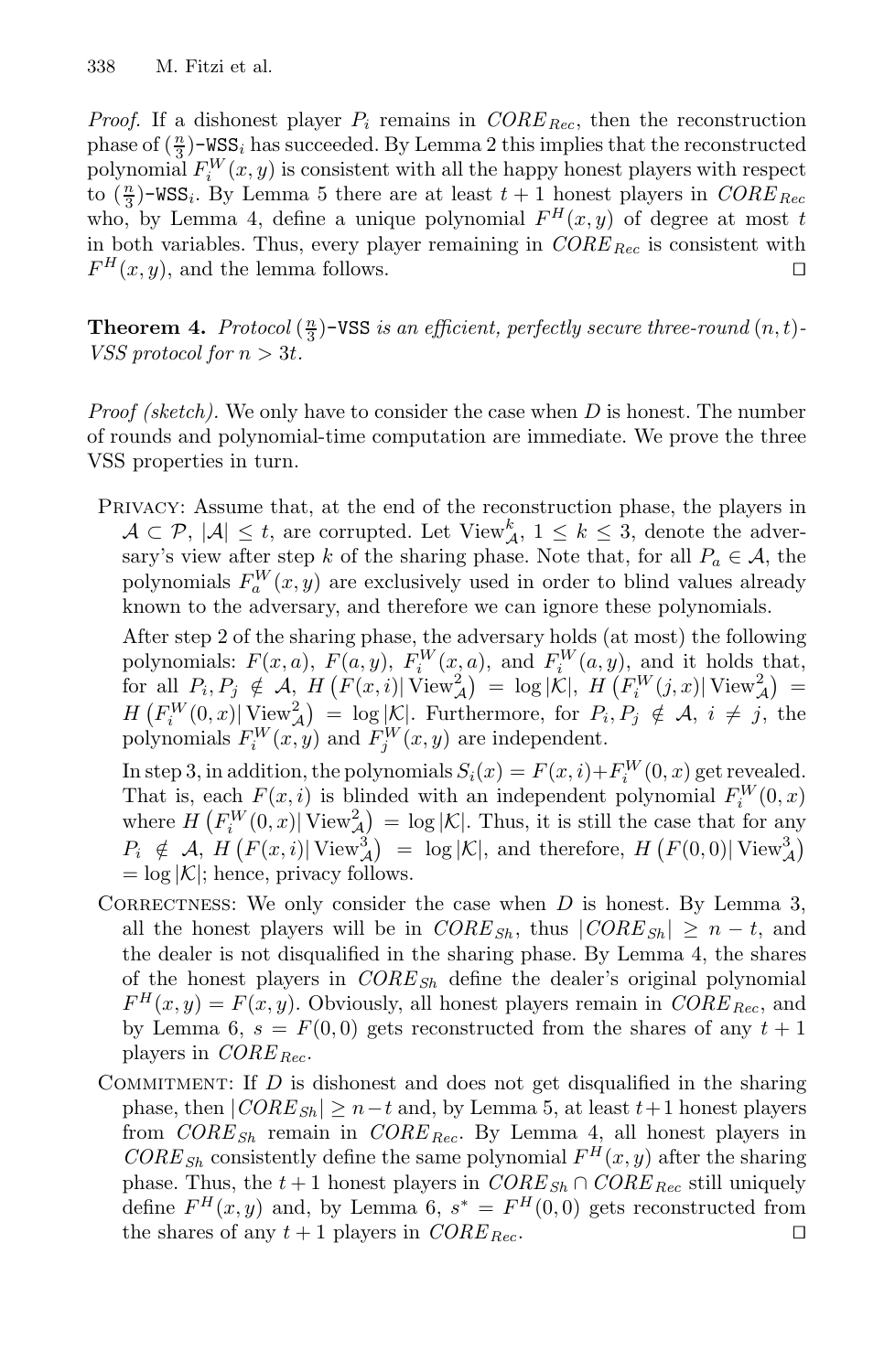## **5 VSS** in  $(1 + \varepsilon)$  Rounds

Depending on the particular application, minimizing the round complexity of a stand-alone protocol might not always be the best way to optimize. In multiparty computation, for example, where a large number of VSS protocols are executed sequentially, it is useful to minimize the overall *amortized* round complexity of the VSS instances.

A number m of sequential  $(n, t)$ -VSS executions can be easily achieved in  $1 + O(\frac{1}{m})$  amortized rounds by "deferring" the commitment as follows. Suppose we have a  $k$ -round  $(n, t)$ -VSS protocol, and we need to execute m instances of it. In an initial phase, dealer  $D$  (or all future dealers in the application, respectively) shares (in parallel) a set of random elements  $r_1, \ldots, r_m$  using the given  $(n, t)$ -VSS protocol. The sharing phase of the j-th execution of the  $(n, t)$ -VSS protocol,  $j = 1, \ldots, m$  then simply consists of the dealer broadcasting a correction term  $c_j = s_j - r_j$ , where  $s_j$  is the secret to be shared in this instance. The correction term  $c_i$  can be handled in two different ways:

- 1.  $c_i$  is incorporated in the reconstruction phase. That is, after the reconstruction of random element  $r_j$ , each player locally computes  $s_j = r_j + c_j$ ; or
- 2. the sharing is immediately "corrected" at the end of the sharing phase, by having every player  $P_i$  compute  $F'_k(x, i) = F_k(x, i) + c_k$  and  $F'_k(i, y) =$  $F_k(i, y) + c_k.$

**Theorem 5.** *Any number* m *of sequential VSS protocols for* n > 3t *is efficiently achievable in*  $m + 2$  *rounds, thus implying*  $1 + \varepsilon$  *amortized rounds per instance for any*  $\varepsilon > 0$  *when m is sufficiently large.* 

*Proof.* Using any k-round  $(n, t)$ -VSS protocol the above approach results in  $m + k - 1$  rounds overall, or  $1 + \frac{k-1}{m}$  rounds per VSS. In particular, using the round-optimal protocol from Section 4 results in  $1 + \frac{2}{m}$  rounds per VSS instance. Thus, in order to achieve  $1 + \varepsilon$  amortized rounds, it is sufficient to choose  $m \geq \frac{2}{s}$ .  $\frac{2}{\varepsilon}$ .

## **6 Summary**

In this paper we gave efficient three-round protocols for perfectly secure WSS and VSS when  $n > 3t$ , and showed that there is no  $(n, t)$ -WSS protocol involving less than three rounds when  $n \leq 4t$ . Furthermore, we gave an efficient one-round protocol for perfectly secure WSS when  $n > 4t$ , and demonstrated that perfectly secure VSS can be achieved in  $(1 + \varepsilon)$  rounds when  $n > 3t$ .

The following table summarizes the tight bounds on the round complexity of perfectly secure WSS and VSS as given in [5] and in this paper — where round optimality is always achieved efficiently. ("—" stands for impossibility.)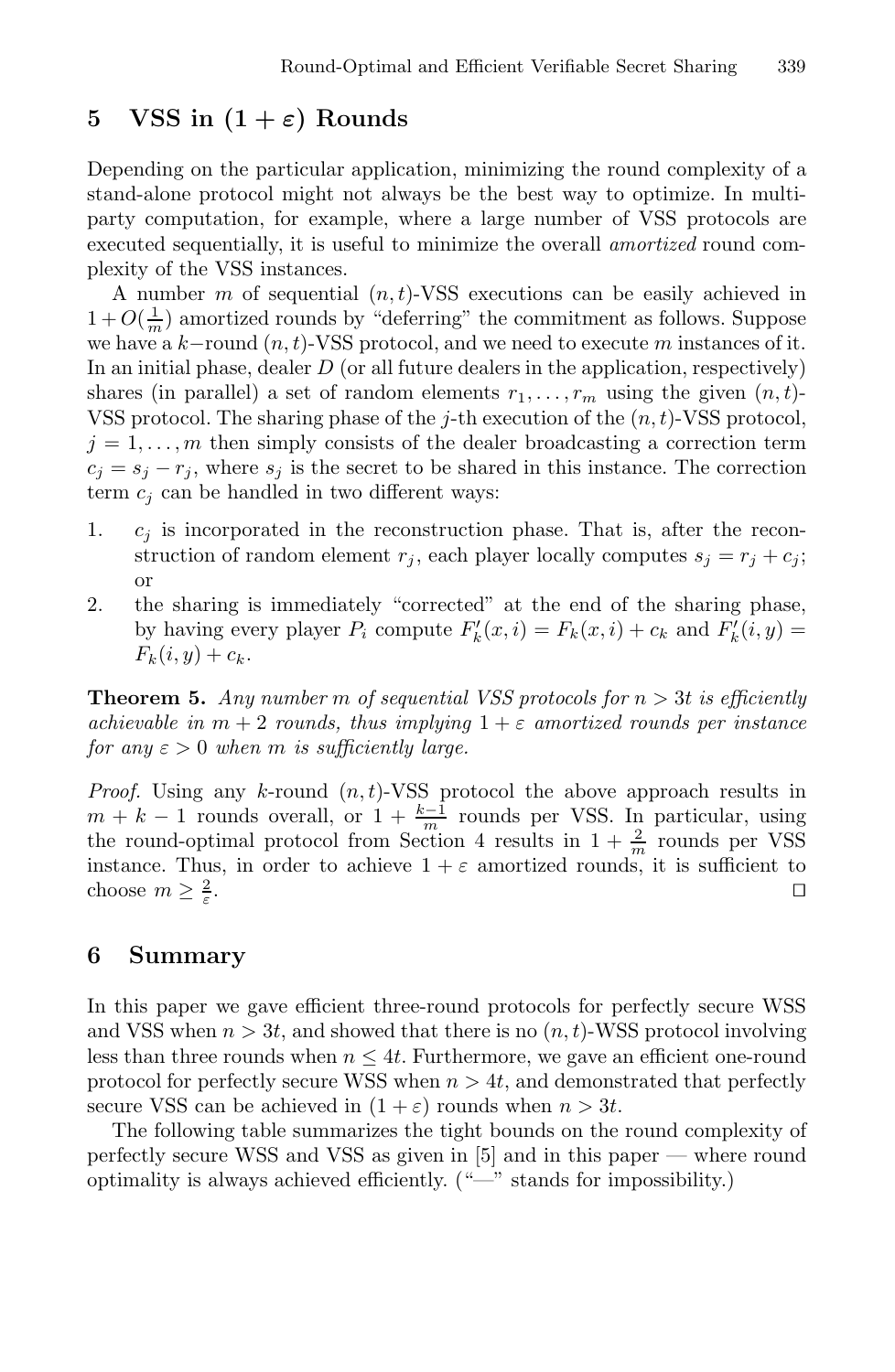| Protocol   |                    | Threshold Number of rounds |
|------------|--------------------|----------------------------|
|            | $n \leq 3t$        |                            |
| <b>WSS</b> | $3t < n \leq 4t$   |                            |
|            | 4t < n             |                            |
|            | $n \leq 3t$        |                            |
| <b>VSS</b> | $3t < n \leq 4t$   |                            |
|            | $4t < n \ (t > 1)$ |                            |
|            | $4t < n$ $(t = 1)$ |                            |

Note that, same as some (but not all) of the protocols in [5], although our solution for VSS fulfills the standard VSS definition, it is not powerful enough to allow for general multi-party computation. In particular, multiplication of shared secrets is not directly possible since the sharing phase of two different VSS invocations may end up in different  $CORE_{Sh}$  sets.

Furthermore, note that, also as the protocols in [5], our VSS protocol satisfies the stronger VSS definition in [7] (Definition 3.3.13) requiring that any set of  $t+1$  honest players be able to reconstruct the shared secret. This condition is satisfied because any set of  $t+1$  honest players can reconstruct the WSS-shared secrets of all players in  $CORE_{Sh}$ .

Finally, it can be easily seen that our protocols also work with respect to a (possibly corrupted) external dealer while still tolerating t corrupted players among the "share holders."

## **Acknowledgements**

We thank the anonymous reviewers for *TCC '06* for their many helpful comments.

## **References**

- 1. M. Ben-Or, S. Goldwasser, and A. Wigderson. Completeness theorems for noncryptographic fault-tolerant distributed computation. In Proceedings of the 20th Annual ACM Symposium on Theory of Computing (STOC '88), pages 1–10, 1988.
- 2. G. R. Blakley. Safeguarding cryptographic keys. In 1979 National Computer Conference, volume 48 of AFIPS Conference proceedings, pages 313–317. AFIPS Press, 1979.
- 3. D. Chaum, C. Crépeau, and I. Damgård. Multiparty unconditionally secure protocols (extended abstract). In Proceedings of the 20th Annual ACM Symposium on Theory of Computing (STOC '88), pages 11–19. ACM Press, 1988.
- 4. B. Chor, S. Goldwasser, S. Micali, and B. Awerbuch. Verifiable secret sharing and achieving simultaneity in the presence of faults. In Proceedings of the 26th Annual IEEE Symposium on Foundations of Computer Science (FOCS '85), pages 383–395, 1985.
- 5. R. Gennaro, Y. Ishai, E. Kushilevitz, and T. Rabin. The round complexity of verifiable secret sharing and secure multicast. In Proceedings of the 33rd Annual ACM Symposium on Theory of Computing (STOC '01), pages 580–589, 2001.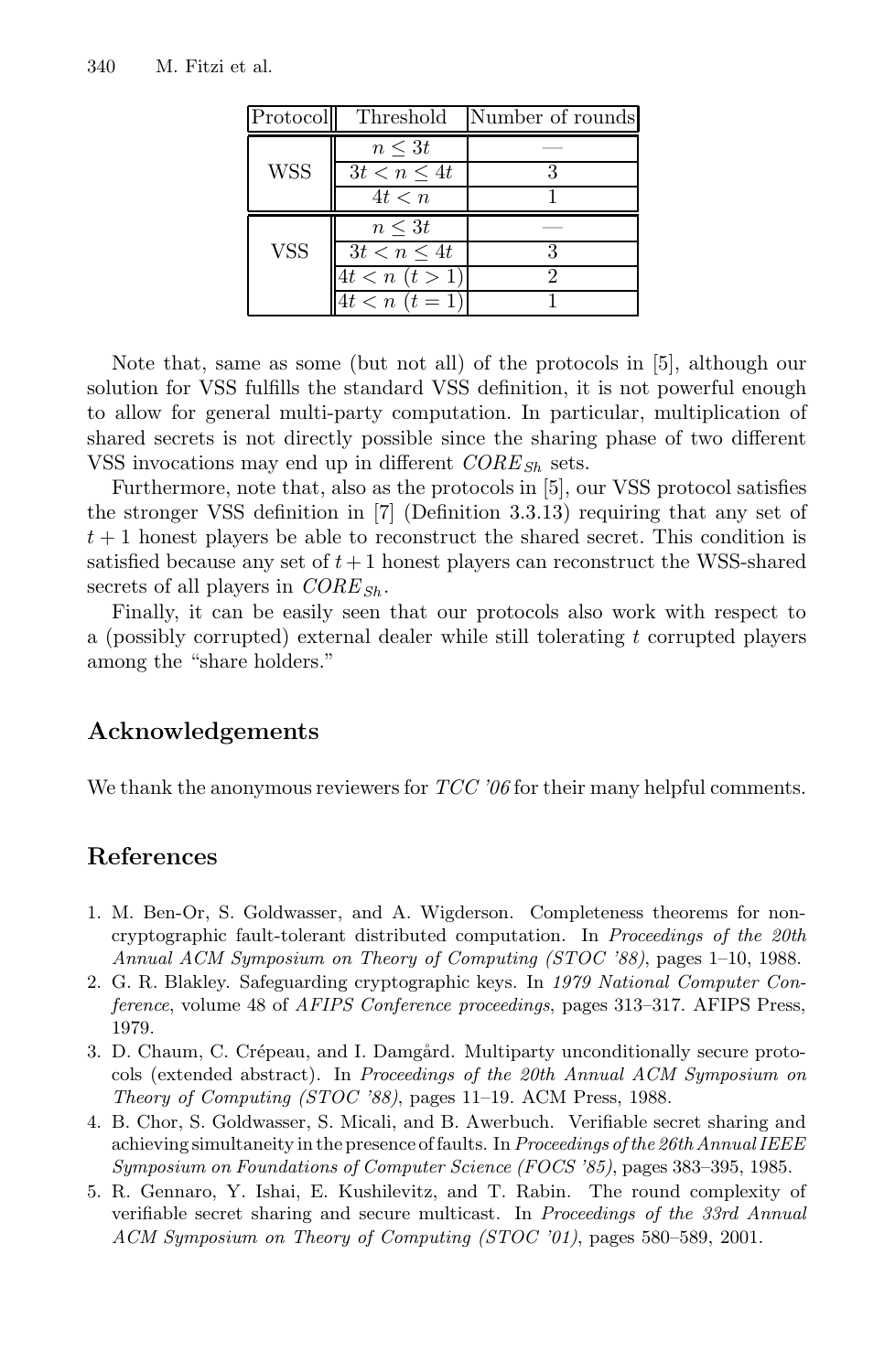- 6. R. Gennaro, M. O. Rabin, and T. Rabin. Simplified VSS and fast-track multiparty computations with applications to threshold cryptography. In Proceedings of the 17th ACM Symposium on Principles of Distributed Computing (PODC '98), pages 101–111, 1998.
- 7. O. Goldreich. Secure multi-party computation, final (incomplete) draft, version 1.4, Oct. 2002.
- 8. T. Rabin and M. Ben-Or. Verifiable secret sharing and multiparty protocols with honest majority. In Proceedings of the 21st Annual ACM Symposium on Theory of Computing (STOC '89), pages 73–85, 1989.
- 9. A. Shamir. How to share a secret. Commun. ACM, 22:612–613, 1979.

## **A Proof of Theorem 2**

We show that for  $n \leq 4t$ , perfect WSS is not possible in less than three rounds. We do this along the lines of the impossibility proof for two-round VSS in [5]. We first introduce the problem of *weak secure multicast* (WSM) and show that perfectly secure WSM is impossible in less than three rounds when  $n \leq 4t$ . Finally, we show that  $r$ -round WSS implies  $r$ -round WSM, thus proving the theorem.

Weak Secure Multicast (WSM). Consider an *n*-player protocol among player set  $\mathcal{P} = \{P_1, \ldots, P_n\}$  wherein *sender*  $D \in \mathcal{P}$  holds an input m and each player in *multicast set*  $M \subseteq \mathcal{P}$  ( $D \in M$ ) finally computes an output. Such a protocol is called a (perfect) *WSM protocol* if, for any t-adversary, the following conditions hold:

- PRIVACY: If all players in  $M$  are honest then the adversary learns no information about  $D$ 's input  $m$ .
- CORRECTNESS: If  $D$  is honest then all honest players in  $M$  output  $m$ .
- WEAK AGREEMENT: Even if  $D$  is dishonest, all dishonest players in  $M$  output a value in  $\{m^*, \perp\}$ , where  $m^*$  is an unique element in K and a distinguished value  $\bot \notin \mathcal{K}$ .

Similarly to VSS, WSM is the "weak" variant of the *secure multicast* (SM) problem formalized in [5], where the Agreement condition, demanding that all the honest players output the same value even if the sender is dishonest, is replaced by Weak Agreement above.

The proof of Theorem 2 follows by proving the impossibility of the following problem and subsequently reducing it to related problems, the last one being the existence of a two-round WSS protocol.

**Lemma 7.** *There is no deterministic* 3*-player protocol satisfying the following requirements:*

- *1. The protocol is a* (3, 1)*-WSM protocol with M being the set of all players.*
- *2. The protocol has three communication rounds, where only* D *speaks in the first round.*